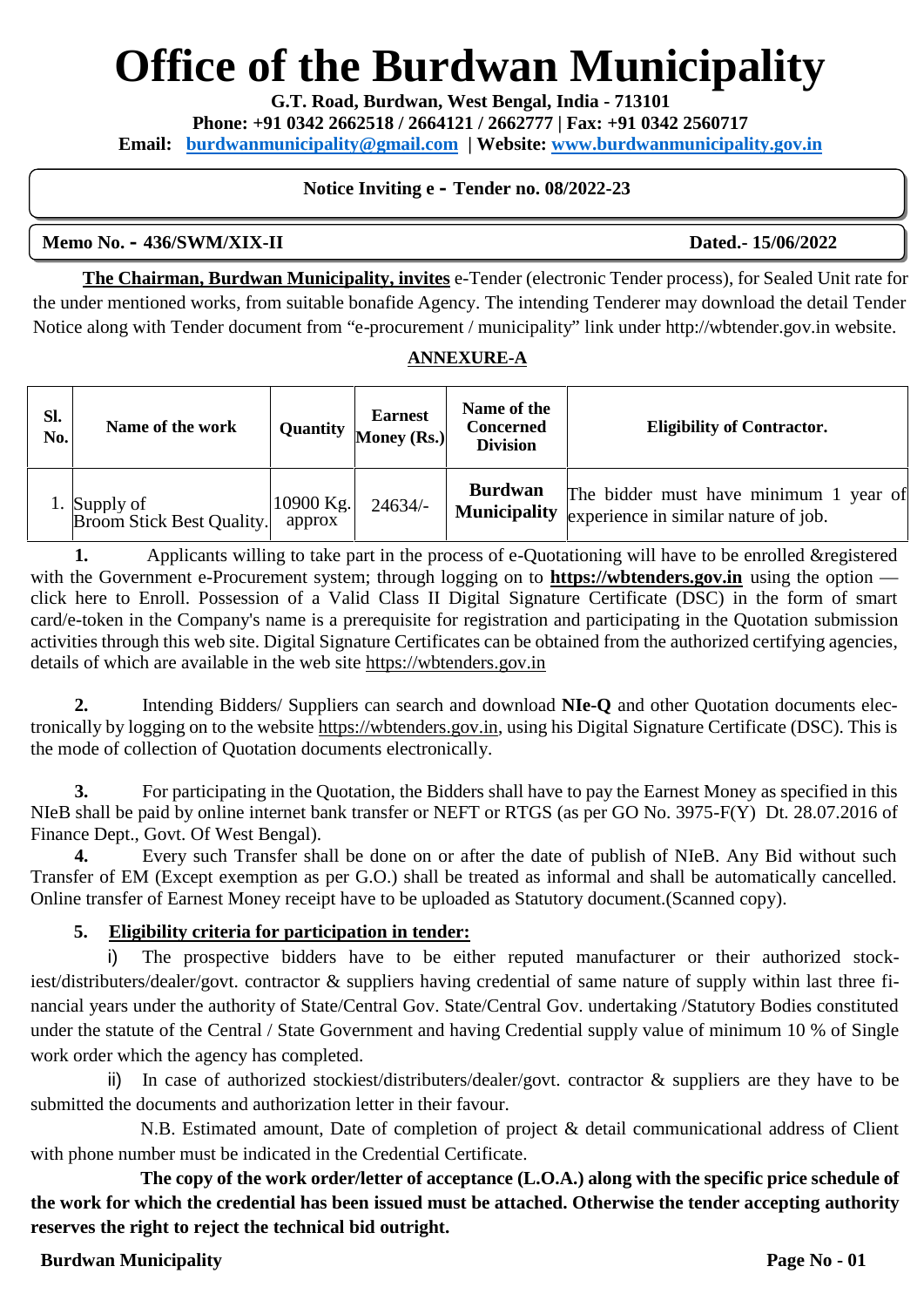iii) Trade License, Pan Card, G.S.T. Registration Certificate, Income Tax Certificate, Professional Tax receipt Challan for the year 2021 – 2022, IT Saral for the Assessment year 2021- 22 to be accompanied with the Technical Bid document. **[Non Statutory Documents]**.

iv) Neither prospective bidders nor any of constituent partner had been debarred to participate in tender by any Department during the last 3 (Three) years prior to the date of this NIT. Such debar will be considered as disqualification towards eligibility. **(A declaration in this respect has to be furnished by the prospective bidders as per prescribed format without which the Technical Bid shall be treated non-responsive).**

v) Registered Co-operative Societies are required to furnish valid Bye Law, Current Audit Report, and Valid Clearance Certificate from A.R.C.S. along with other relevant supporting papers. **[Non Statutory Documents]**

vi) A prospective bidder shall be allowed to participate in the Job either in the capacity of individual or as a partner of a firm.

vii) The partnership firm shall furnish the registered partnership deed and the company shall furnish the Article of Association and Memorandum. **[Non Statutory Documents]**

viii) Where there is a discrepancy between the rate in figures & words the rate in words will govern.

ix) Where there is a discrepancy between the unit rate  $\&$  the line item total resulting from multiplying the unit rate by quantity, the unit rate quoted shall govern.

x) Joint Venture will not be allowed.

6. **No Mobilization Advance and Secured Advance** will be allowed.

7. **Bids shall remain valid** for a period not less than **120 (One Hundred Twenty) days** after the dead line date for Financial Bid / Sealed Bid. "Bid valid for a shorter period shall be rejected by the 'Screening Committee' as non-responsive."

#### 8. **Date & Time Schedule:-**

| Sl. No | <b>Particulars</b>                    | Date & Time               |
|--------|---------------------------------------|---------------------------|
|        | Date of publishing of tender (online) | 17/06/2022 at 10 Hrs      |
| 2      | Document Download / Sale Start Date   | 17/06/2022 at 11 Hrs      |
| 3      | <b>Bid Submission Start Date</b>      | 17/06/2022 at 12 Hrs      |
| 4      | <b>Bid Submission Closing Date</b>    | $02/07/2022$ up to 18 Hrs |
| 5      | Date of opening technical bid.        | $05/07/2022$ at 11 Hrs    |
| 6      | Date of technical bid evaluation.     | Will be notified later    |
| 7      | Date of opening financial bid.        | Will be notified later    |
| 8      | Date of Financial bid evaluation.     | Will be notified later    |

9. There shall be no Provision of Arbitration.

10. **No. price preference and other concession will be allowed.**

11. **Earnest Money: -** Earnest Money Deposit shall be paid by online internet bank transfer or NEFT or RTGS (as per GO No. 3975-F(Y) Dt. 28.07.2016 of Finance Department Govt. Of West Bengal).

12. The Bidder, at the Bidder's own responsibility and risk is encouraged to visit and examine the site of works and its Surroundings and obtain all information that may be necessary for preparing the Bid and entering into a contract for the work as mentioned in the Notice Inviting Quotation, the cost of visiting the site shall be at the Bidder's own expense. 12. The Bidder, at the Bidder's own responsibility and risk is encouraged to visit and examine the site of and its Surroundings and obtain all information that may be necessary for preparing the Bid and entering into a ext

invitation of Bids, no cost of Bidding shall be reimbursable by the Department. Chairman, Burdwan Municipality reserves the right to reject any offer without assigning any reason whatsoever and is not liable for any cost that might have incurred by any Bidder at the stage of Bidding.

14. **Refund of EMD: -** The Earnest Money of all the unsuccessful Bidders deposited in favour of Chairman, Burdwan Municipality will be refunded by the Chairman, Burdwan Municipality on receipt of application from Bidders after completion of Quotation process in all respect. The United States are set of Bidding.<br>
14. **Refund of EMD:** - The Earnest Money of all the unsuccessful Bidders deposited in favour of<br>
15. Prospective a p p l i c a n t s a r e advised to note carefully the minimum qualif

tioned in 'Instructions to Bidders' before bidding.

# **Burdwan Municipality Page No - 02**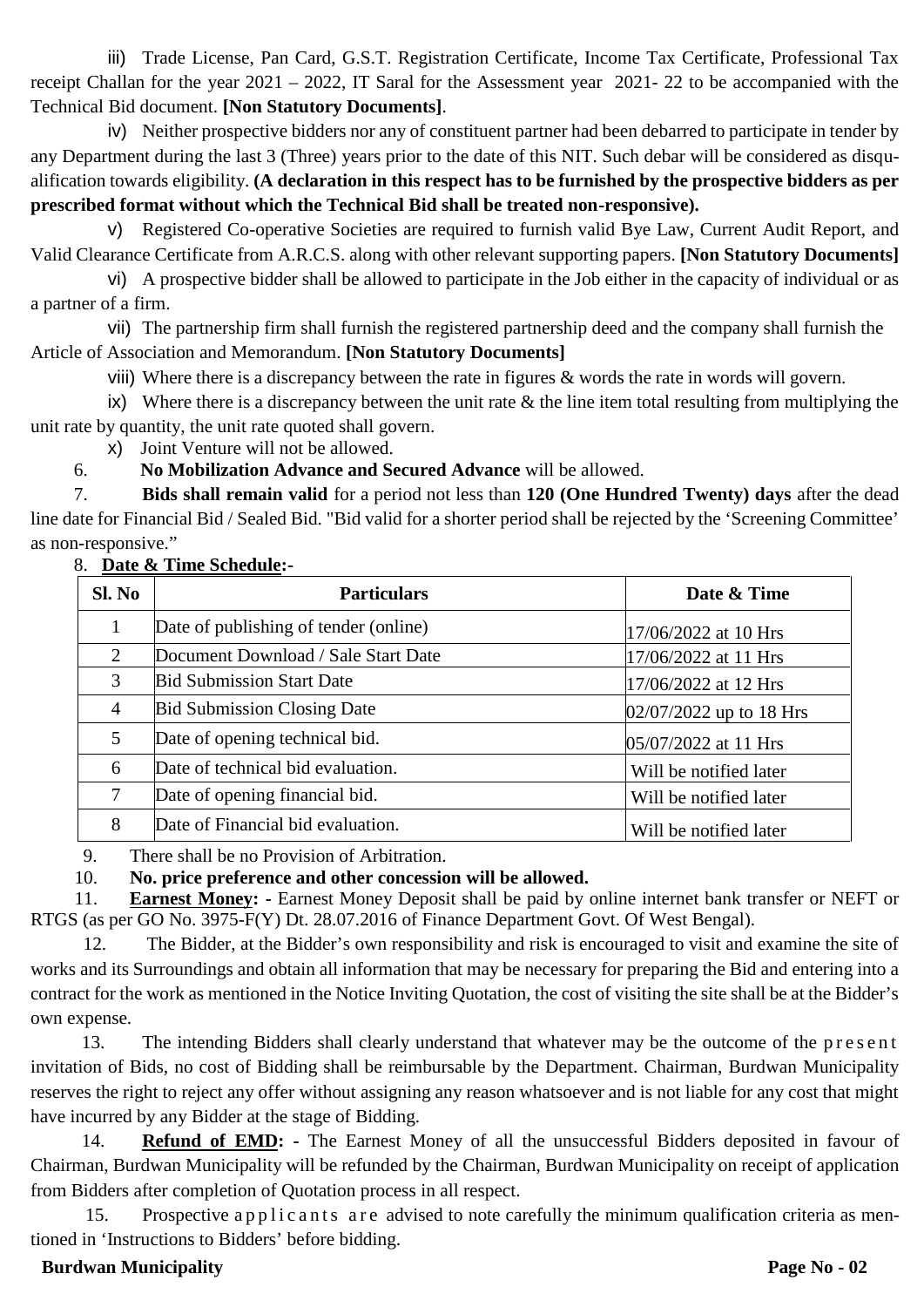16. In case of Ascertaining Authority at any stage of application or execution of work necessary registered power of attorney is to be produced.

17. No **CONDITIONAL/ INCOMPLETE QUOTATION** will be accepted under any circumstances.

18. The Chairman, Burdwan Municipality. Reserves the right to cancel the N.I.Q. due to unavoidable circumstances and no claim in this respect will be entertained.

19. During scrutiny, if it comes to the notice to Bidders inviting authority that the credential or any other papers found incorrect / manufactured / fabricated, that Quotation will not be allowed to participate in the Quotation and that application will be out rightly rejected without any prejudice.

20. Before issuance of the work order, the tender inviting authority may verify the credential & other documents of the lowest Bidder if found necessary. After verification, if it is found that such documents submitted by the lowest Bidders is either manufacture or false in that case, work order will not be issued in favour of the Bidders under any circumstances.

23. Specification of Broom Stick 3' to 3'.6" Long and dry stick**.**

24. The prospective bidder shall have to execute the work in such a manner so that appropriate service level of the work is maintained during tenure of work and the contract will be for a period of 1(one) year from the date of issuance of the work order to the successful agency/agencies.

25. If any discrepancy arises between two similar clauses on different notifications, the clause as

stated in later notification will supersede former one in following sequence:-

- i) NIQ
- ii) Technical bid
- iii) Financial bid

# **INSTRUCTION TO BIDDERS**

# **SECTION - A**

# *1. General guidance for e-Quotation : -* Instructions/ Guidelines for Quotation for electronic submission of the Quotation online have been an-

nexed for assisting the contractors to participate in e- Quotation.

# *2. Registration of Contractor*

Any contractor willing to take part in the process of e-Quotation will have to be enrolled & registered with the Government e-Procurement system, through logging on to https://etender.wb.nic.in (the web portal of public works department) the contractor is to click on the link for e-Quotation site as given on the web portal.

# *3. Digital Signature certificate (DSC)*

Each contractor is required to obtain a class-II or Class-III Digital Signature Certificate(DSC) for submission of tenders, from the approved service provider of the National Information's Centre(NIC) on payment of requisite amount details are available at the Web Site stated in Clause 3 DSC is given as a USB e-Token.

The contractor can search & download NIO & Quotation Documents electronically from computer once he logs on to the website mentioned in Clause 2 using the Digital Signature Certificate. This is the only mode of collection of Tender Documents.

# *4. Submission of Quotation.*

General process of submission, Quotation is to be submitted online through online the website stated in Cl. 2 in two folders at a time for each work, one in Technical Proposal & the otheris Financial Proposal before the prescribed date & time using the Digital Signature Certificate (DSC) the documents are to be uploaded virus scanned copy duly Digitally Signed. The documents will get encrypted (transformed into non readable formats).

# *A. Technical proposal*

The Technical proposal should contain scanned copies of the following further two covers (folders).

# *A-1. Statutory Cover Containing*

a) **The rate will be quoted in the B.O.Q.** Quoted rate will be encrypted in the B.O.Q. under Financial Bid. Downloaded properly and upload digitally signed.

- a. Prequalification Application (Sec-B, Form I)
- b. Format undertaking Section -B form II on company's letter head".

# **Burdwan Municipality Page No - 03**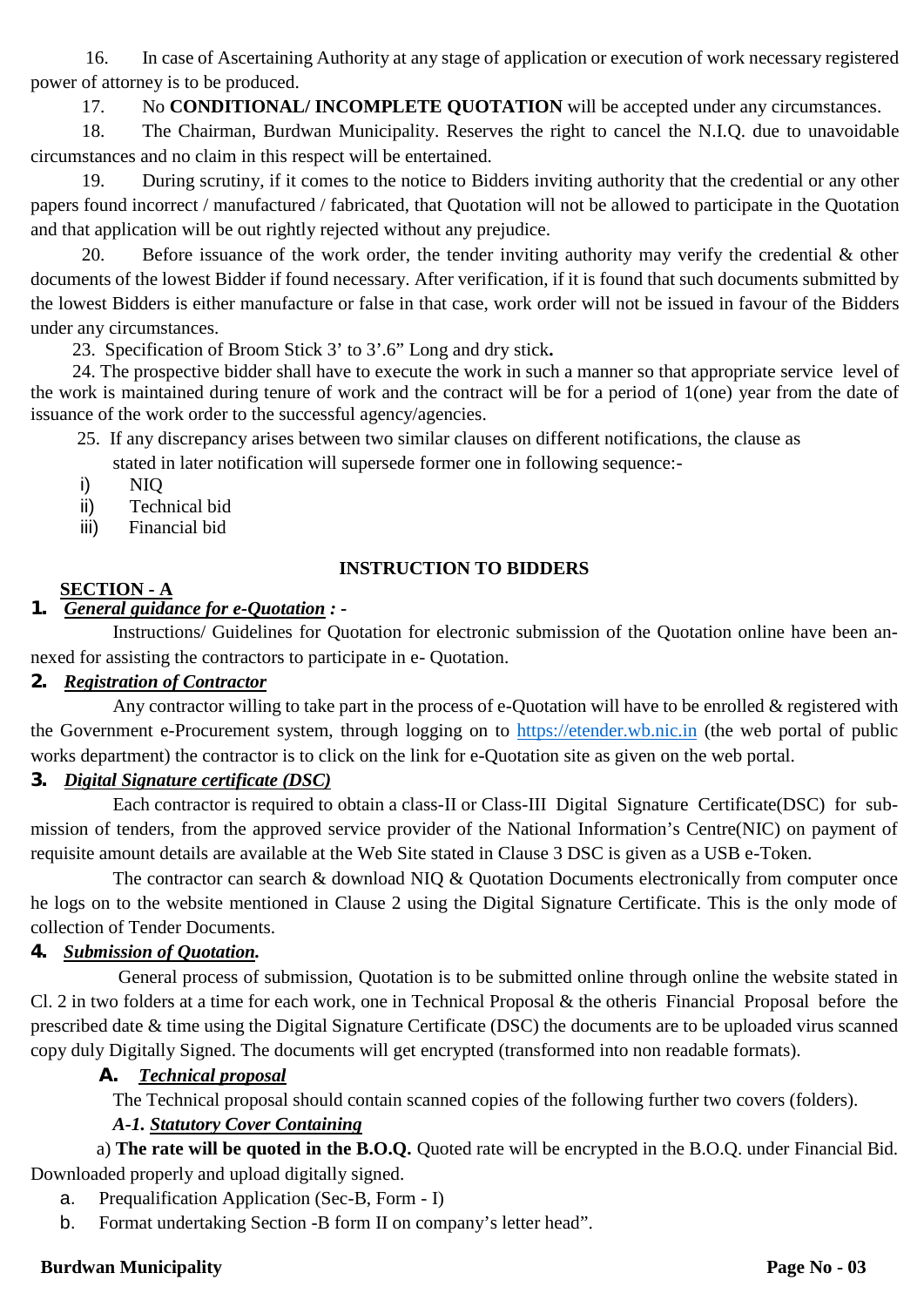c. Experience profile [Form No-IV] Section B.

d. The rate will be quoted in the B.O.Q. Quoted rate will be encrypted in the B.O.Q. under Financial Bid. Downloaded properly and upload digitally signed.

e. NIQ (Properly filled in & upload the same Digitally Signed except quoting rate, quoting rate will only encrypted in the B.O.Q. under Financial Bid).

f. Special Terms, condition & specification of works.

# *A-2. Non statutory Cover Containing*

a. Professional Tax (PT) deposit receipt challan for the financial year 2021 - 22, Pan Card.

b. IT Saral for the Assessment year 2021- 22, GST Registration Certificate, Registration Certificate under Company Act. (if any) Trade License.

c. Registered Deed of partnership Firm/ Article of Association & Memorandum.

d. Power of Attorney (For Partnership Firm/ Private Limited Company, if any)

e. Clearance Certificate for the Current Year issued by the Assistant Register of Co-Op(S) (ARCS) bye laws are to be submitted by the Registered Co-Op(S)

f. Credential for completion of work of SWM under the authority of state/ central Govt. statutory bodies under State/Central Govt. constituted under the statute of the state/ state Govt. Credential of same nature of job is to be furnished. (Ref. Cl. No. 3(i) of this NIT).

g. Scanned copy of Original Credential Certificate as stated in 5(i) of N.I.T. Note:- Failure of submission of any of the above mentioned documents as stated in as 'A-1' & 'A-2' will render the tender liable to summarily rejected for both statutory  $\&$  non statutory cover.

**Note**:- Failure of submission of any of the above mentioned documents as stated in as 'A-1' & 'A-2' will render the tender liable to summarily rejected for both statutory  $\&$  non statutory cover.

|                |                                                                                   | <b>Sub-Category</b> | <b>Details</b>                                                                                                                                                                                        |  |  |  |  |
|----------------|-----------------------------------------------------------------------------------|---------------------|-------------------------------------------------------------------------------------------------------------------------------------------------------------------------------------------------------|--|--|--|--|
| <b>Sl. No.</b> | <b>Category Name</b>                                                              | <b>Description</b>  |                                                                                                                                                                                                       |  |  |  |  |
| $\mathbf{A}$   | <b>CERTIFICATES</b>                                                               | <b>CERTIFICATES</b> | 1. Trade License<br>2. P. Tax Challan $(2021 - 22)$<br>3. Pan Card<br>4. Income Tax Certificate $(2021 – 22)$ financial year.                                                                         |  |  |  |  |
|                |                                                                                   |                     | G.S.T. Registration Certificate.                                                                                                                                                                      |  |  |  |  |
| <b>B.</b>      | 1. Proprietorship firm.<br><b>Company details</b><br><b>Company details</b><br>5. |                     | 2. Partnership firm (Partnership deed, Trade license).<br>3. LTD. Company (Incorporation certificate, Trade License).<br>4. Society (society registration copy, trade license).<br>Power of Attorney. |  |  |  |  |
| C.             | <b>Credential</b>                                                                 | <b>Credential-1</b> | Credential: Similar nature of work done & completion certificate<br>which is applicable for eligibility in this tender.                                                                               |  |  |  |  |

# 7. **Penalty for suppression / distortion of facts**

Submission of false document by Bidders is strictly prohibited and if found action may be referred to the appropriate authority for prosecution as per relevant IT Act.

# 8. **Rejection of Bid**

The Chairman, Burdwan Municipality reserves the right to accept or reject any bid and to cancel the bidder process and reject all bids at any time prior to the award of contract without there by incurring any liability to the affected bidder or bidders or any obligation to inform the affected bidder or bidders of the ground for Employer's action.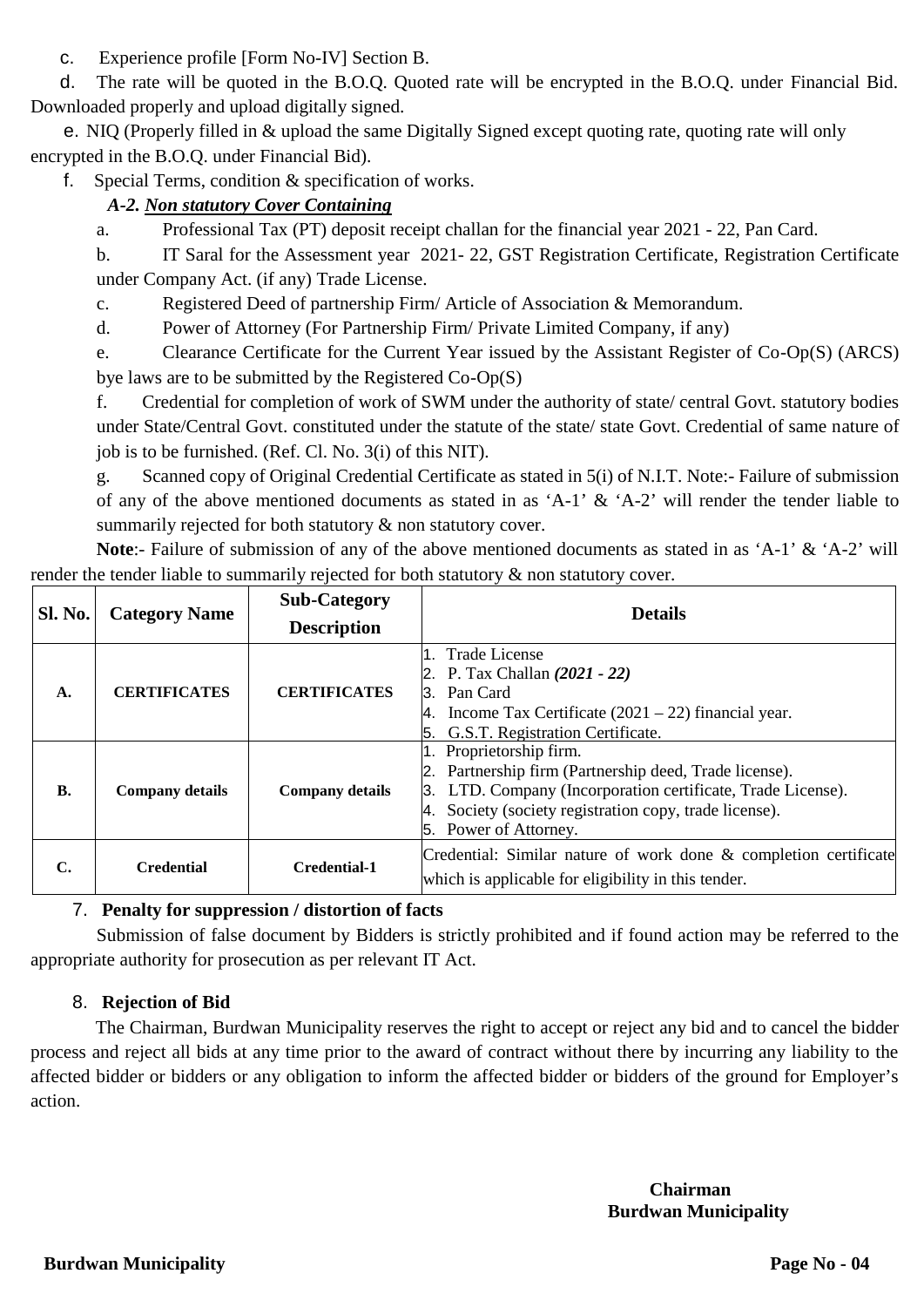#### **Copy forwarded for kind information to : -**

- **1. The principal Secretary, Municipal Affairs Department, Kolkata.** (With a request for wide publication)
- **2. The Director, State Urban Development Agency (SUDA), Salt lake, ILGUS BHAVAN, Kol-700106.** (With a request for wide publication)
- **3. The Sabhadhipati, Burdwan Zilla Parishad, Purba Barddhaman.** (With a request for wide publication)
- **4. The Dist. Magistrate, Burdwan District, Purba Barddhaman.** (With a request for wide publication)
- **5. The Executive Engineer , MED, Burdwan Division.** (With a request for wide publication)
- **6. Vice Chairman Board of Administrator, Burdwan Municipality.**
- **7. Executive Officer, Burdwan Municipality.**
- **8. Finance Officer, Burdwan Municipality.**
- **9. Secretary, Burdwan Municipality.**
- **10. Health Officer, Burdwan Municipality**
- **11. The Nodal Officer, SBM, Burdwan Municipality.**
- **12. Accountant. Burdwan Municipality.**
- **13. S.I. (Health) Burdwan Municipality.**
- **14. I.T. Coordinator, Burdwan Municipality to take necessary action.**
- **15. Notice Board and Official Website, Burdwan Municipality, Purba Barddhaman.**
- **16. To the Editor ……………………………………………………. For publishing in leading news paper (brief).**

#### **Chairman Burdwan Municipality**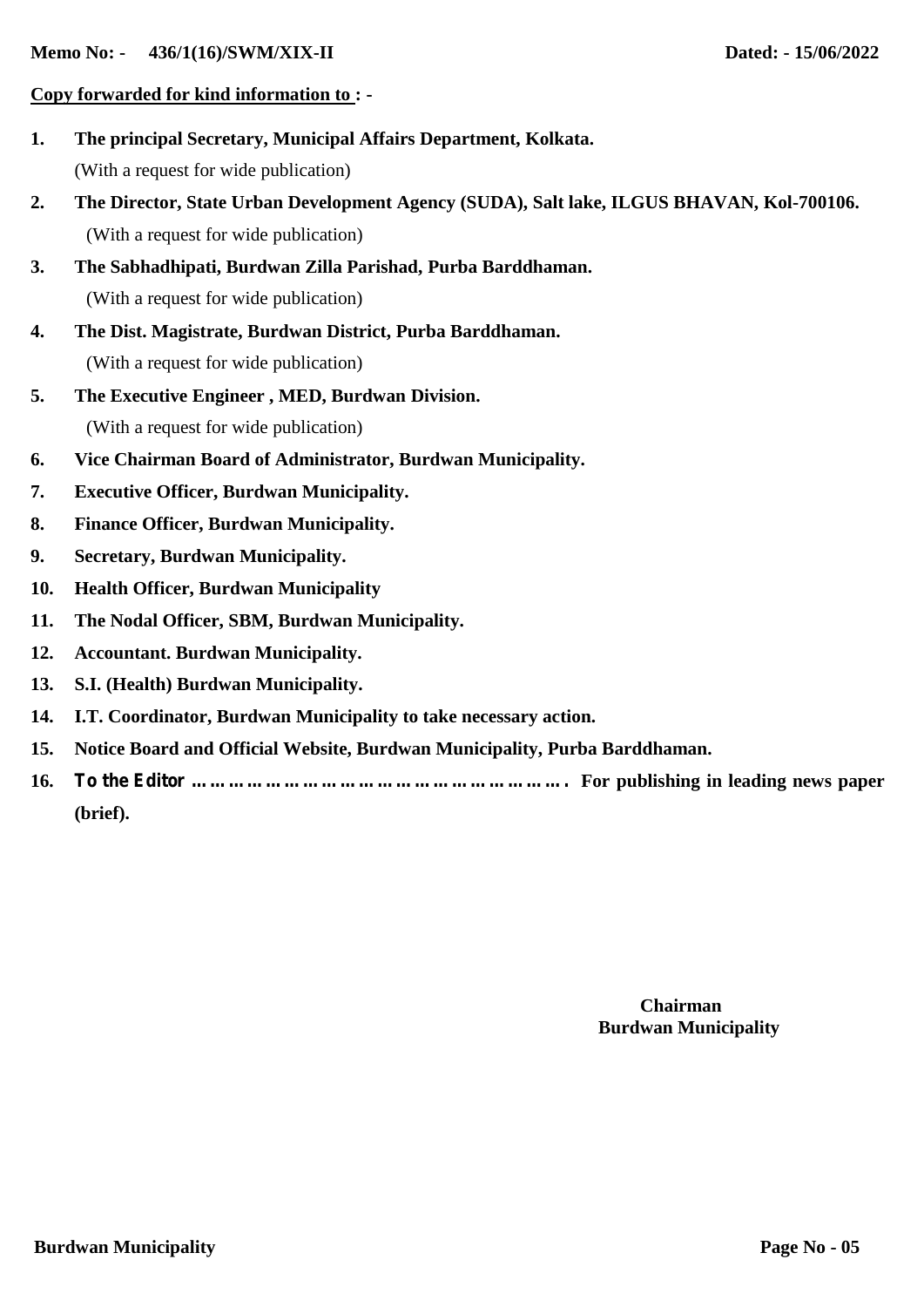# **SECTION - B FORM - I**

#### **PRE-QUALIFICATION APPLICATION**

**To The Chairman Burdwan Municipality G.T Road, Burdwan-713101**

**Ref.:** Quotation for

**(Name of work) e-N.I.Q. No. : /**

Dear Sir,

Having examined the Statutory, Non-statutory & N.I.Q. documents, I /we hereby submit all the necessary information and relevant documents for evaluation.

| The application is made by me / us on behalf of |                               |  |  |  |  |
|-------------------------------------------------|-------------------------------|--|--|--|--|
| in the capacity                                 | duly authorized to submit the |  |  |  |  |
| order.                                          |                               |  |  |  |  |

The necessary evidence admissible by law in respect of authority assigned to us on behalf of the group of firms for Application and for completion of the contract documents is attached herewith.

We are interested in bidding for the work(s) given in Enclosure to this letter. We understand that:

- 1) Tender Inviting & Accepting Authority / Engineer-in-Charge can amend the scope & value of the contract bid under this project.
- 2) Tender Inviting & Accepting Authority / Engineer-in-Charge reserve the right to reject any application without assigning any reason.

Enclosure(s) : e-Filling -

- 1) Statutory Documents.
- 2) Non Statutory Documents.

Date:

Seal and Signature of the Bidders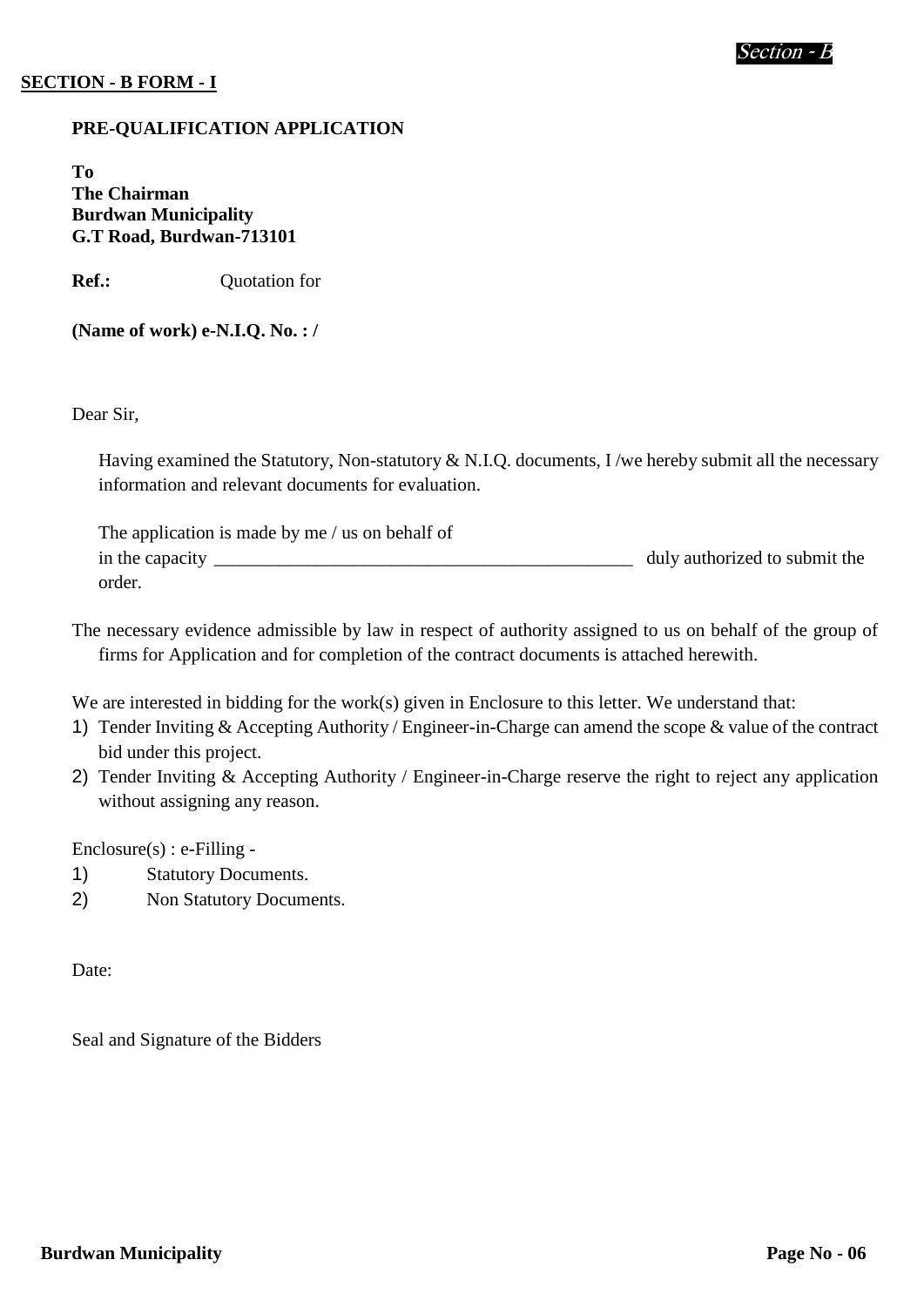#### **SECTION - B Form-II**

# **[To be furnished on Company's Letter Head]**

- 1) I, the under-signed do certify that all the statements made in the attached documents are true and correct. In case of any information submitted proved to be false or concealed, the application may be rejected and no objection/ claim will be raised by the under-signed.
- 2) The under-signed also hereby certifies that neither our firm M/S or any of constituent partner(s) had been debarred to participate in any tender by any Govt. Organization / Undertaking during the last 3 (Three) years prior to the date of this N.I.Q.
- 3) The under-signed would authorize and request any Bank, person, Firm or Corporation to furnish pertinent information as deemed necessary and/or as requested by the Department to verify this statement.
- 4) The under-signed understands that further qualifying information may be requested and agrees to furnish any such information at the request of the Department.
- 5) Certified that I have applied in the tender in the capacity of individual/ as a partner of a firm and I have not applied severally for the same job.

Signed by an authorized officer of the firm

Title of the officer

Name of the Firm with Seal

Date: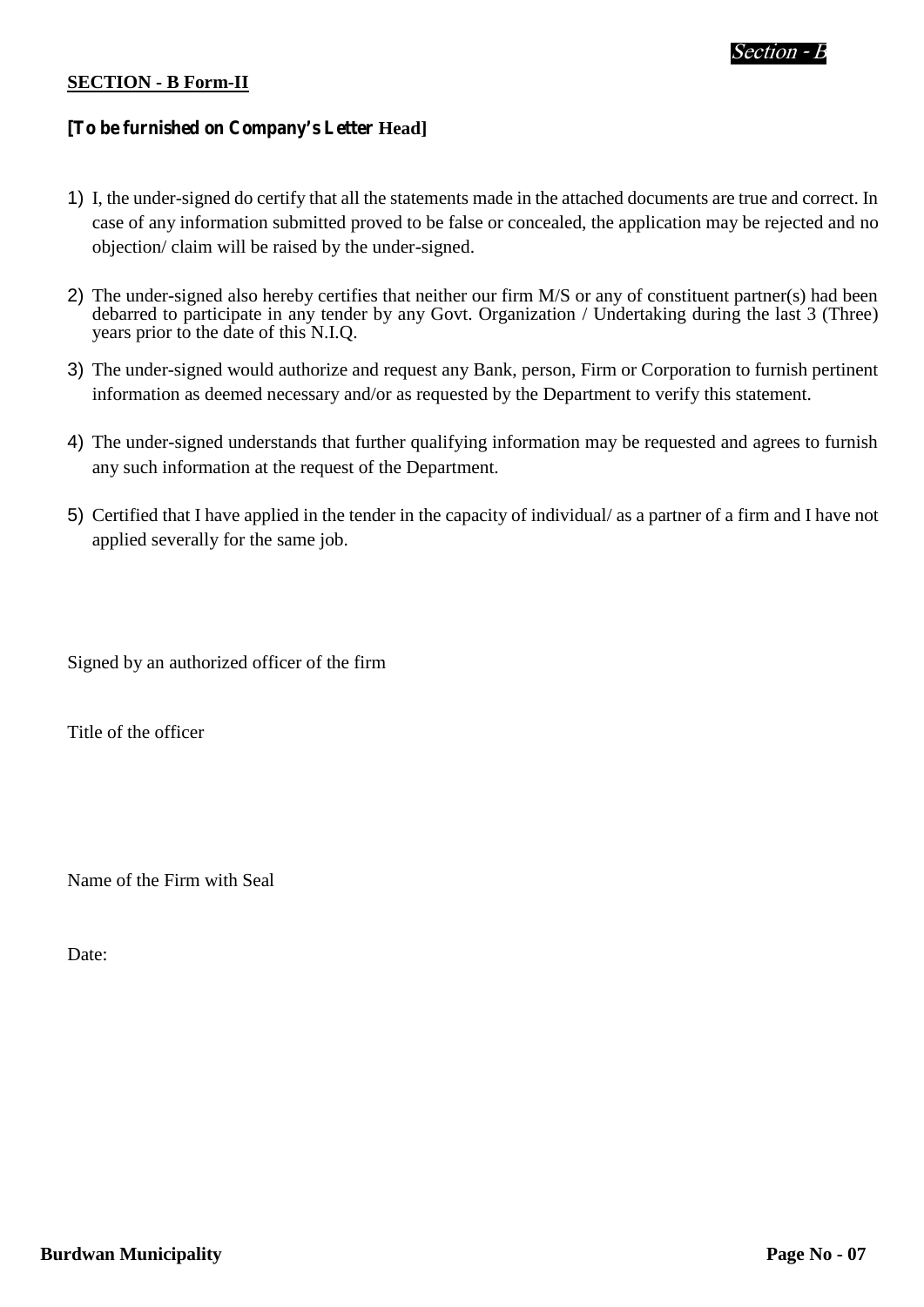#### **SECTION - B FORM - III STRUCTURE AND ORGANISATION**

- 1) Name of
- 2) Office Address

Telephone No. Fax No.

Name and Address of Bankers

Attach and: \_\_\_\_\_\_\_\_\_\_\_\_\_\_\_\_\_\_\_\_\_\_\_\_\_\_\_\_\_\_\_\_\_\_\_\_\_\_\_\_\_\_\_\_\_\_\_\_\_\_\_\_\_\_\_\_\_\_\_\_\_\_\_\_\_\_

Organization \_\_\_\_\_\_\_\_\_\_\_\_\_\_\_\_\_\_\_\_\_\_\_\_\_\_\_\_\_\_\_\_\_\_\_\_\_\_\_\_\_\_\_\_\_\_\_\_\_\_\_\_\_\_\_\_\_\_\_\_\_\_\_\_\_

Company With names

Personnel and with Biodata

**Note: -** Application covers Proprietary Firm, Partnership, Limited Company or Corporation Signature of applicant including title and capacity in which application is made